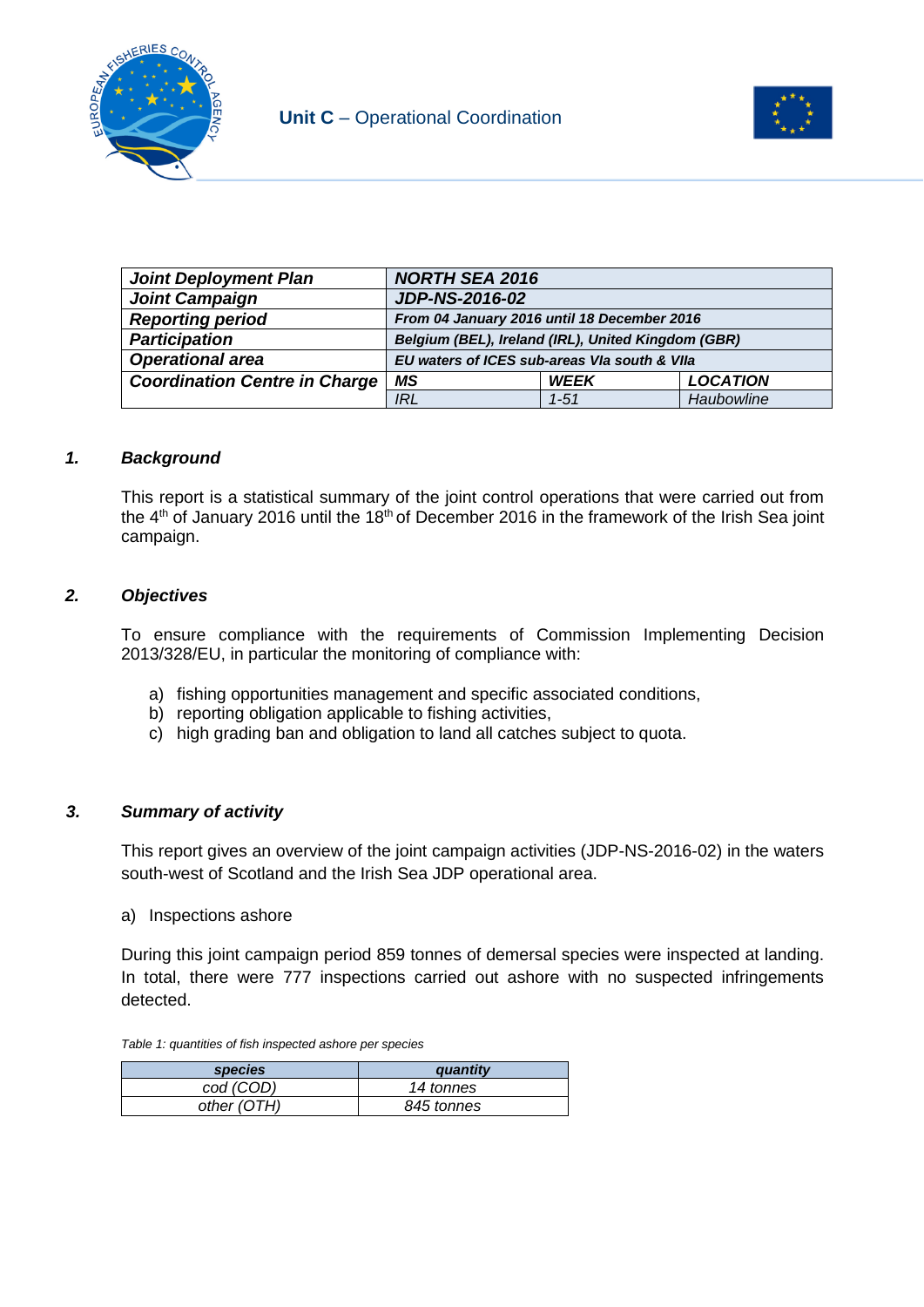#### b) Inspections at sea

During this joint campaign period around no quantities of of demersal species were monitored at sea. In total, there were 130 inspections carried out at sea with 3 suspected infringements detected on 3 fishing vessels.

| <i>species</i> | quantity |
|----------------|----------|
| cod (COD)      | none     |
| other (OTH)    | none     |

## *JDP-NS-2016-02 (IRISH SEA) ACTIVITY RECORDS FOR THE REPORTING PERIOD*

## *A. DEPLOYED CONTROL MEANS*

1

|               |      | <b>FPV</b>                                     | Aircraft      | <b>Exchanges of Inspectors</b> |                           |                             |                           |
|---------------|------|------------------------------------------------|---------------|--------------------------------|---------------------------|-----------------------------|---------------------------|
|               |      | Days at sea                                    |               | Joint Teams at sea             |                           | Mixed Teams ashore          |                           |
|               | Core | Associated<br>(days with events <sup>1</sup> ) | No of Flights | Man-days<br><b>Deployed</b>    | Man-days<br><b>Hosted</b> | Man-days<br><b>Deployed</b> | Man-days<br><b>Hosted</b> |
| <b>TOTALS</b> |      |                                                |               |                                | 6                         | n                           |                           |

# B. *JOINT CONTROL ACTIVITIES CARRIED OUT*

|                        |                                       | <b>TOTALS</b> |
|------------------------|---------------------------------------|---------------|
|                        | Sightings reported by aircraft        | 0             |
| <b>SURVEILLANCE</b>    | Sightings reported by FPV             | 136           |
| <b>SEA ACTIVITIES</b>  | Number of inspections<br>by FPV       | 130           |
|                        | Number of targeted inspections by FPV | O             |
| <b>LAND ACTIVITIES</b> | Number of inspections<br>in MS        | 777           |
|                        | Number of targeted inspections in MS  | N             |
| <b>TRANSPORT</b>       | Number of inspections<br>in MS        |               |

 $^{\rm 1}$  for associated FPV the day at sea information is provided on a basis of the total of days at sea for which at least one event *(sighting, inspection) was reported by an associated patrol vessels*